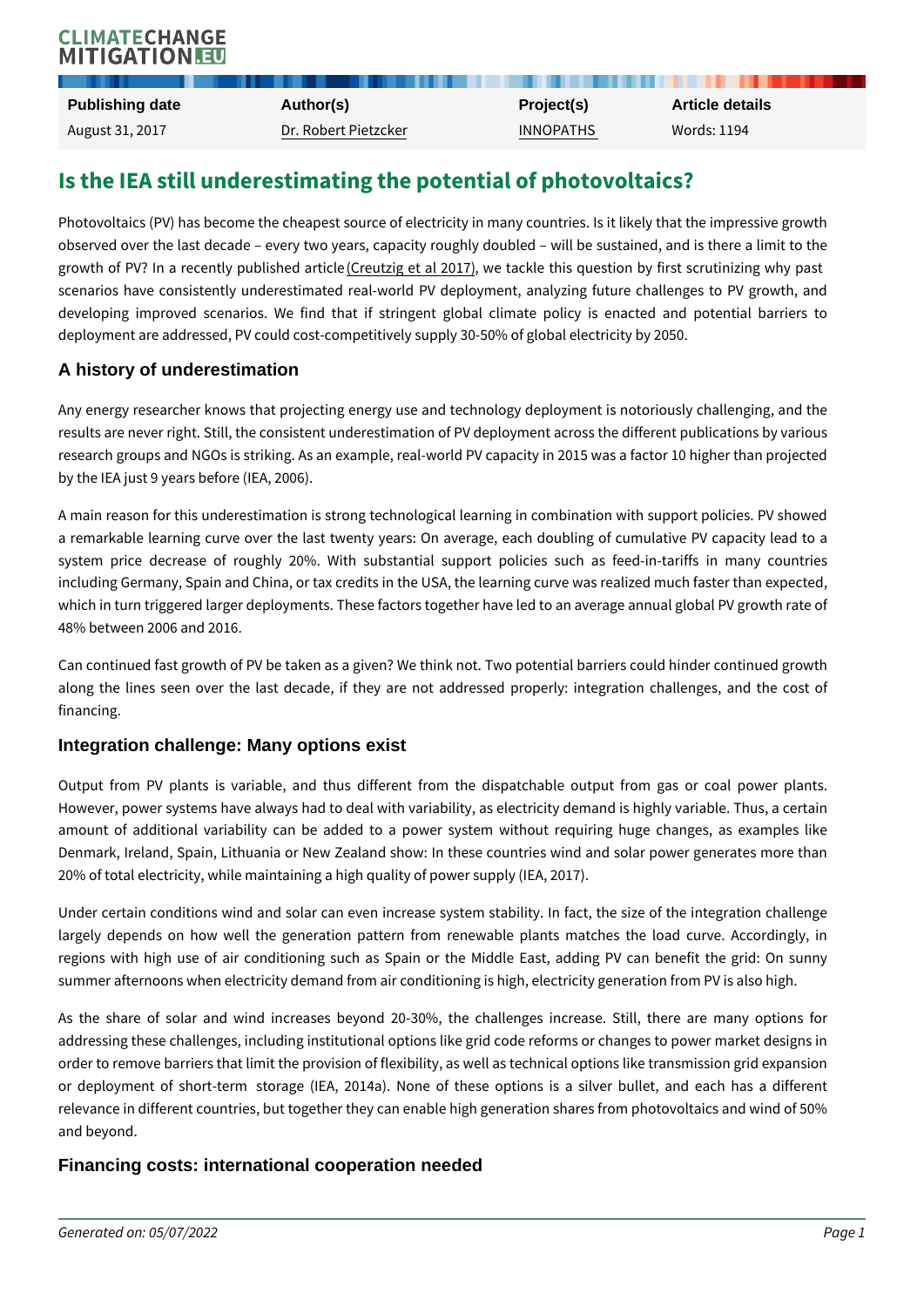## **CLIMATECHANGE MITIGATION**

Many developing countries have a very good solar resource and would benefit strongly from using PV to produce the electricity needed for development. However, because of (perceived) political and exchange rate risks as well as uncertain financial and regulatory conditions, financing costs in most developing countries are above 10% p.a., sometimes even substantially higher.

Why does this high financing cost matter for PV deployment? One of the main differences between a PV plant and a gas power plant is the ratio of up-front investment costs to costs incurred during the lifetime, such as fuel costs or operation and maintenance costs. For a gas power plant, the up-front investment makes up less than 15% of the total (undiscounted) cost, while for a PV plant, it represents more than 70%. Thus, high financing costs are a much stronger barrier for PV – the IEA calculated that even at only 9% interest rate, half of the money for PV electricity is going into interest payments (IEA, 2014b)!

Clearly, reducing the financing costs is a major lever to enable PV growth in developing countries. Financial guarantees from international organizations such as the Green Climate Fund, the World Bank or the Asian Infrastructure Investment bank could unlock huge amounts of private capital at substantially lower interest rates.

Such action could help to leapfrog the coal-intensive development path seen, e.g., in the EU, US, China or India. Replacing coal with PV would alleviate air pollution, which is a major concern in many countries today – in India alone, outdoor air pollution causes more than 600,000 premature deaths per year (IEA, 2016a).

## **Substantial future PV growth possible if policies are set right**

How will future PV deployment unfold if measures to overcome the potential barriers integration and financing are implemented? To answer this question, we use the energy-economy-climate model REMIND and feed it with up-to-date information on technology costs, integration challenges and technology policies. The scenarios show that under a stringent climate policy in line with the 2°C target, PV will become the main pillar of electricity generation in many countries.

We find a complete transformation of the power system: Depending on how long the technological learning curve observed over the past decades will continue in the future, the cost-competitive share of PV in 2050 global electricity production would be 30-50%! Our scenarios show that the IEA is still underestimating PV. The capacity we calculate for 2040 is a factor of 3-6 higher than the most optimistic scenario in the 2016 World Energy Outlook (IEA, 2016b).

We conclude that realizing such growth would require policy makers and business to overcome organizational and financial challenges, but would offer the most-affordable clean energy solution for many. As long as important actors underestimate the



Energy-economy-climate model REMIND

potential contribution of photovoltaics to climate change mitigation, investments will be misdirected and business opportunities missed. To achieve a stable power system with 20-30% solar electricity in 15 years, the right actions need to be initiated now.

## **References:**

Creutzig, F., Agoston, P., Goldschmidt, J.G., Luderer, G., Nemet, G., Pietzcker, R.C., 2017. The underestimated potential of solar energy to mitigate climate change. Nature Energy.

IEA, 2017. Getting Wind and Sun onto the Grid. OECD, Paris, France.

IEA, 2016a. World Energy Outlook Special Report 2016: Energy and Air Pollution. OECD, Paris, France.

IEA, 2016b. WEO – World Energy Outlook 2016. OECD/IEA, Paris, France.